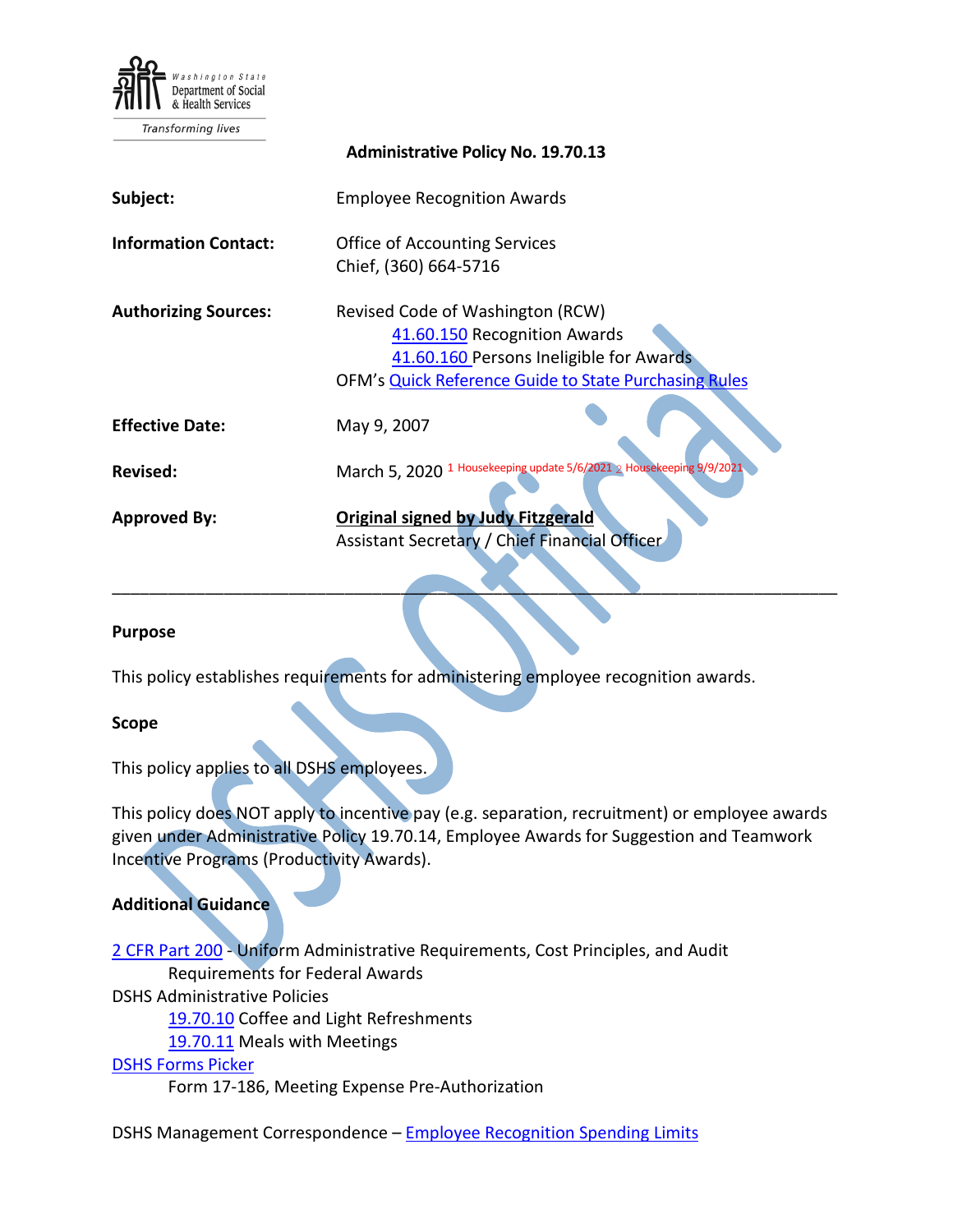Administrative Policy 19.70.13 March 5, 2020 Page 2

[Facilities, Finance and Analytics Administration](http://one.dshs.wa.lcl/FS/Pages/default.aspx) SharePoint Page

### **Definitions**

**Business unit** means all employees from one or more units, offices, sections, divisions, or regions within an administration that are eligible to attend an event in which a recognition award is given.

**Cash** means a payment issued.

**Cash equivalent** means an award the recipient can use like cash, for example, a gift certificate or a gift card.

**Employee** means an individual in DSHS who:

- 1. Is paid a salary, or wages, and receives benefits for work performed for the department;
- 2. Has been issued a state employee identification number;
- 3. Is recognized as a state employee by the state Department of Enterprise Services (DES); and
- 4. Is paid through the human resource management system (HRMS).
- (19.25.07, 19.25.08, 19.25.05)

**Employee recognition** means a process used by DSHS to recognize employees, either individually or as a team, for accomplishments that include, but are not limited to:

- Outstanding achievements;
- Safety performance;
- Longevity;
- Outstanding public service; and
- Service as employee suggestion evaluators and implementers

**Program** means an administration, division, or program within DSHS.

**Policy**

- A. Program fiscal offices are responsible for monitoring and ensuring compliance with this policy.
- B. Volunteers, board members, and commission members are not eligible to receive awards.
- C. Under RCW [41.60.160,](http://apps.leg.wa.gov/RCW/default.aspx?cite=41.60.160) elected state officials and state agency directors are not eligible to receive awards.
- D. Under DSHS human resources rules, exempt employees are not eligible to receive awards. For additional information on this requirement, please visit the Employee Recognition page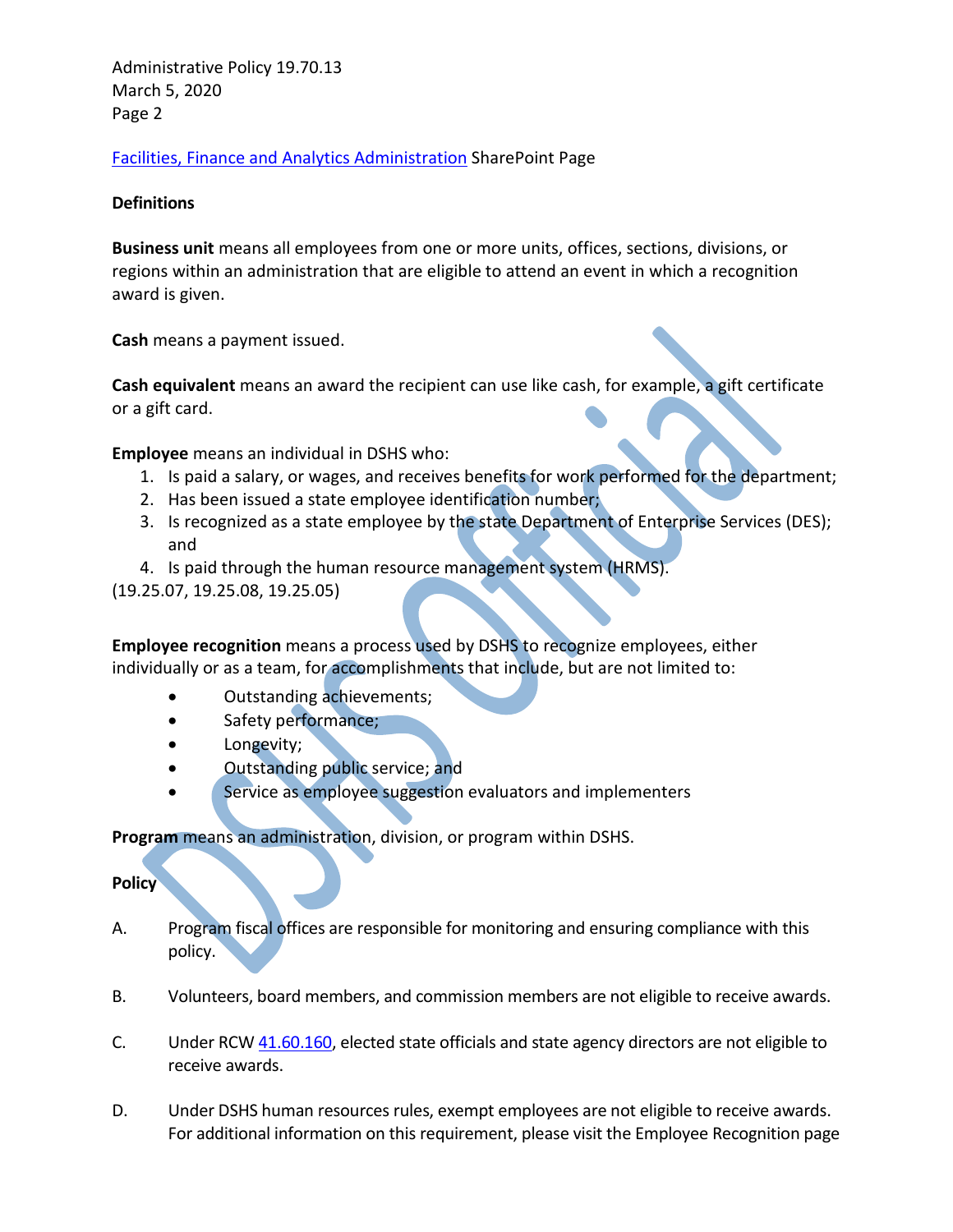Administrative Policy 19.70.13 March 5, 2020 Page 3

of the human resources division website.

- E. Recognition awards are limited to pins, pens, plaques, and framed or unframed certificates.
- F. Cash and cash equivalents are not allowed.
- G. The DSHS secretary or designee sets the maximum cost for employee recognition events and restrictions annually in a management memo. The office of accounting services will post the Management Memo to the Facilities, Finance, and Analytics Administration SharePoint page.
- H. The maximum amount any program or division may spend on all employee recognition per fiscal year is the business unit's employee count multiplied by the maximum award amount set by the DSHS secretary or designee. The maximum award calculation must include the prorated or average cost of the recognition event itself.
- I. All costs must be approved in advance and paid by the program out of their appropriation authority. These costs include, but are not limited to the charges for the:
	- Actual award
	- Coffee and light refreshments or meals (See J below)
	- Guest speakers
	- All other costs
- J. The program may pay for coffee and light refreshments or meals with meetings for award events. The program must adhere to administrative policy requirements regarding:
	- Coffee and Light Refreshments (Administrative Policy [19.70.10\)](http://one.dshs.wa.lcl/Policies/Administrative/DSHS-AP-19-70-10.pdf)
	- Meals with Meetings (Administrative Policy [19.70.11\)](http://one.dshs.wa.lcl/Policies/Administrative/DSHS-AP-19-70-11.pdf)

### **Procedure**

# **A. Calculate employee recognition annual budget**

To calculate the yearly award budget, the program must multiply their total number of employees by the maximum award amount, as set by the annual management memo. The maximum award amount is all inclusive of all costs pertaining to the event. Offices, divisions, administrations, and programs are not counted separately. Every employee recognition event and award in a year will count toward the maximum award limit.

For example: if the maximum award amount for that year was set at \$3.00 and a business unit's employee count was 100, the total yearly budget for all employee recognition